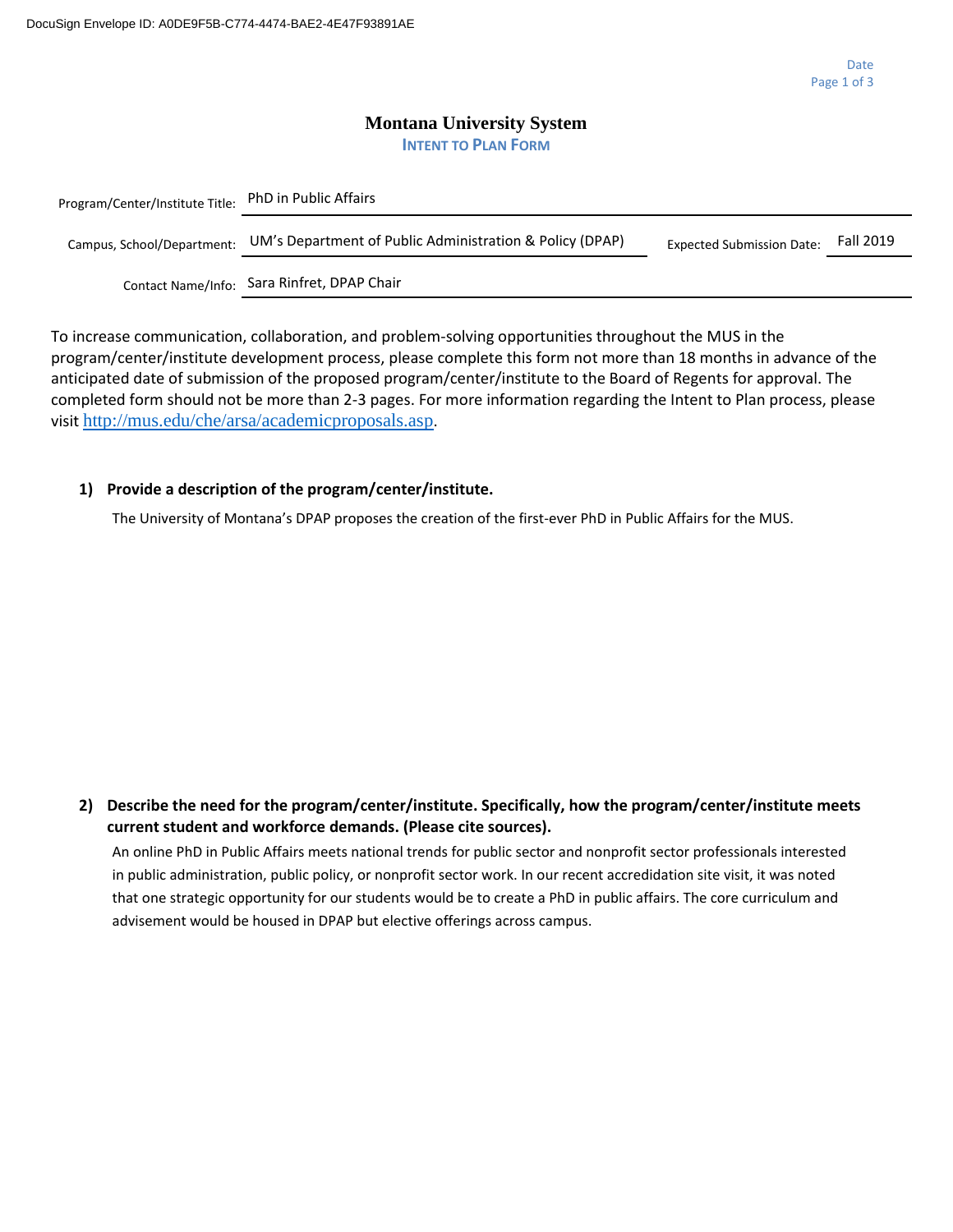## **Montana University System INTENT TO PLAN FORM**

## **3) Describe how the program/center/institute fits with the institutional mission, strategic plan, and existing institutional program array.**

The PhD in public affairs provides flexibility for working professionals wanting to advance in public affairs work, meeting the needs of UM's law, policy, and public service community of excellence. Moreover, it meets the advanced curricular opportunities for our current and graduating students in the Master of Public Administration Program.

**4) Describe how the program/center/institute overlaps, complements, or duplicates existing efforts in the MUS. Describe efforts that will be made to collaborate with similar programs at other institutions. If no efforts will be made, please explain why.**

MSU-Bozeman recently proposed a PhD in public administration and policy. We have had discussions about concerns regarding duplication. We look for insight from administration on both campuses and OCHE to determine placement for this advanced degree.